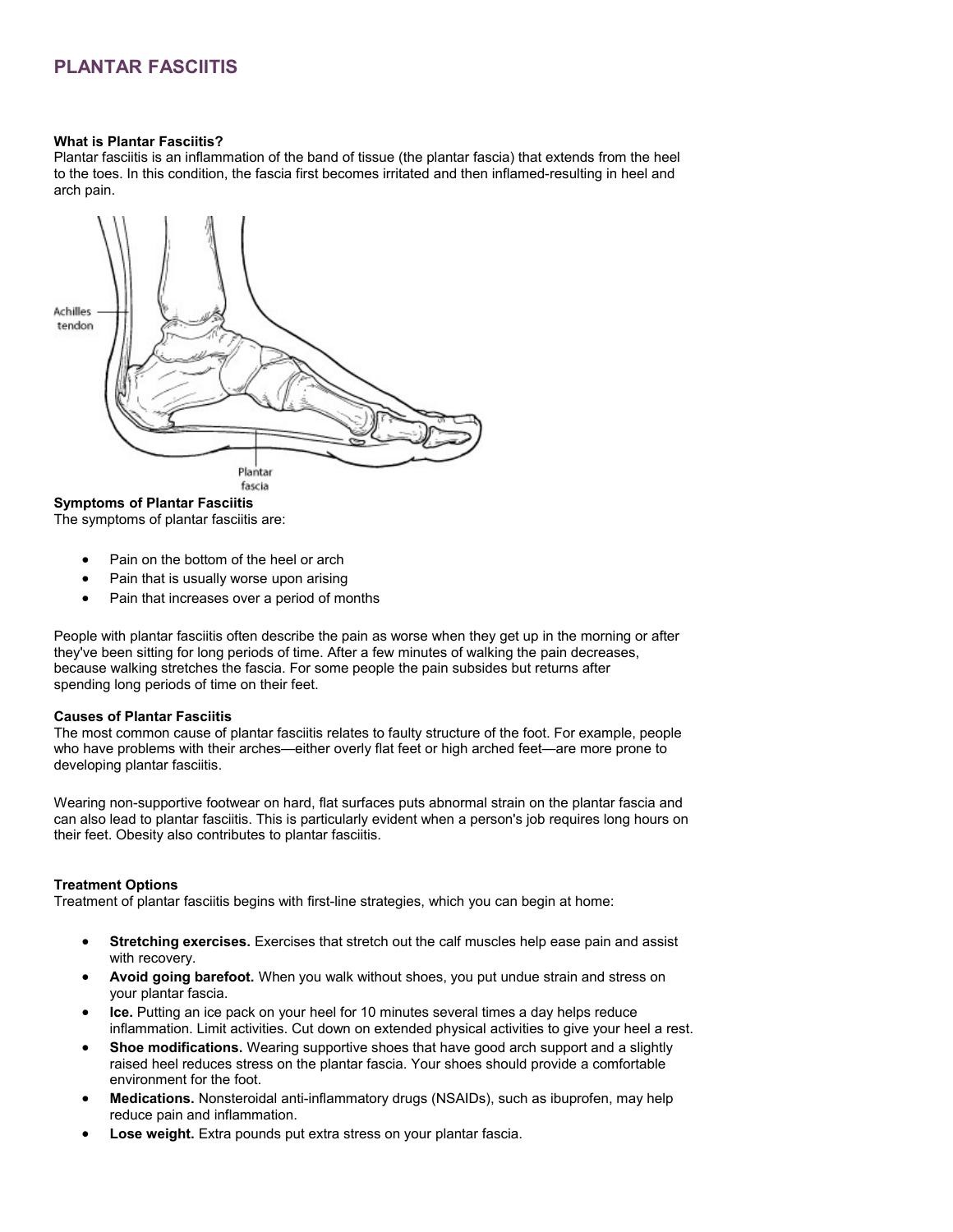If you still have pain after several weeks, see your foot and ankle surgeon, who may add one or more of these approaches:

- **Padding and strapping.** Placing pads in the shoe softens the impact of walking. Strapping helps support the foot and reduce strain on the fascia.
- **Orthotic devices.** [Custom orthotic devices](http://www.footphysicians.com/what-is/custom-devices.htm) that fit into your shoe help correct the underlying structural abnormalities causing the plantar fasciitis.
- **Injection therapy.** In some cases, corticosteroid injections are used to help reduce the inflammation and relieve pain.
- **Removable walking cast.** A removable walking cast may be used to keep your foot immobile for a few weeks to allow it to rest and heal.
- **Night splint.** Wearing a night splint allows you to maintain an extended stretch of the plantar fascia while sleeping. This may help reduce the morning pain experienced by some patients.
- **Physical therapy.** Exercises and other physical therapy measures may be used to help provide relief.

Although most patients with plantar fasciitis respond to non-surgical treatment, a small percentage of patients may require surgery. If, after several months of non-surgical treatment, you continue to have heel pain, surgery will be considered. Your foot and ankle surgeon will discuss the surgical options with you and determine which approach would be most beneficial for you.

#### **Long-Term Care**

No matter what kind of treatment you undergo for plantar fasciitis, the underlying causes that led to this condition may remain. Therefore, you will need to continue with preventive measures. If you are overweight, it is important to reach and maintain an ideal weight. For all patients, wearing supportive shoes and using custom orthotic devices are the mainstay of long-term treatment for plantar fasciitis.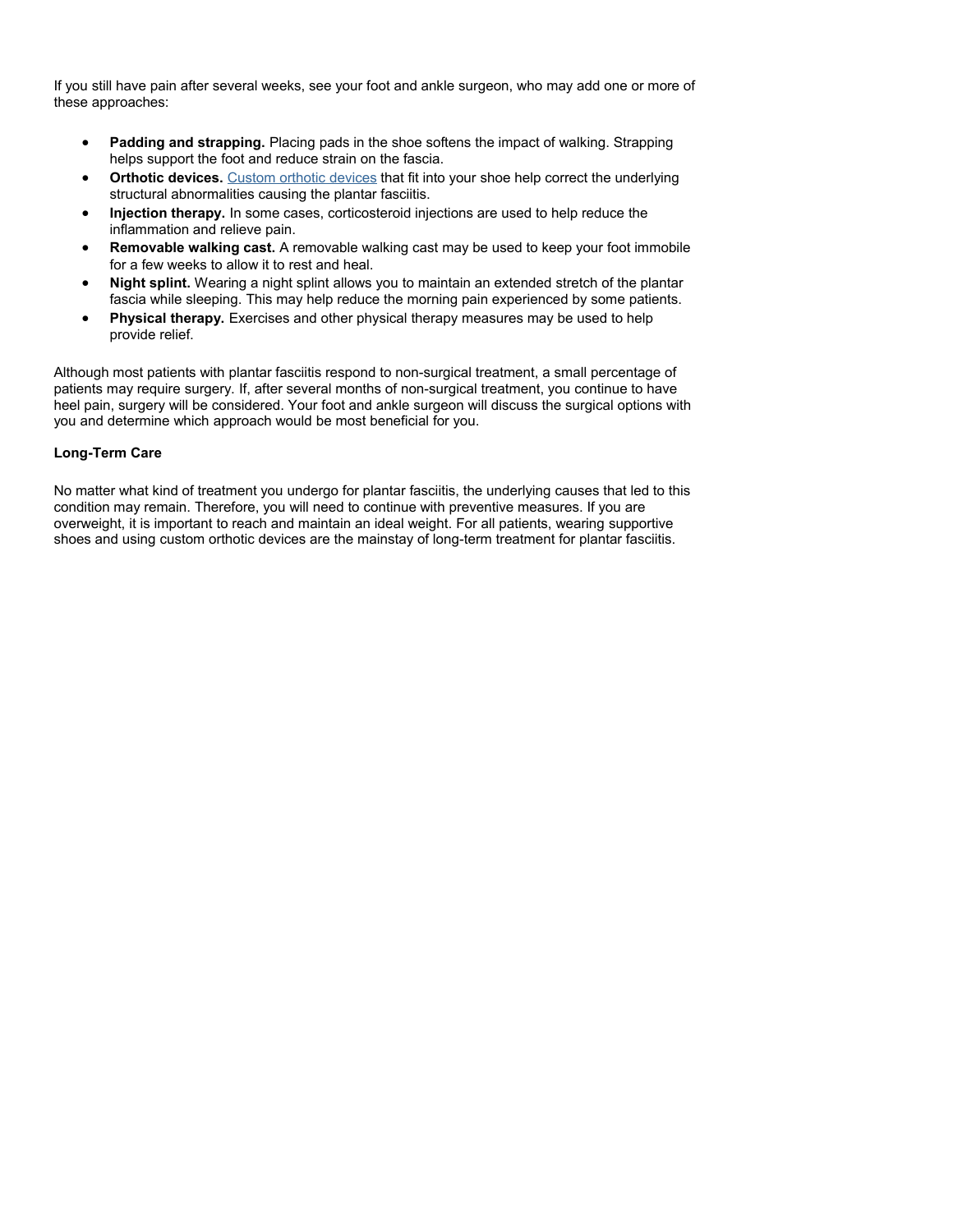

# **Gastrocnemius Stretch**

Stand facing a wall and use your hands to support you. Put the leg that you are stretching behind. Keep your back knee straight and the heel on the ground. Make sure your foot is facing straight ahead and not turned out. Feel the stretch in your calf muscle.

Hold the stretch for 30 seconds and repeat 2-3 times on each side, repeat 2 times per day.



### **Soleus Stretch**

Stand facing a wall and use your hands to support you. Have one foot slightly behind the other. Bend both knees, keep the heels on the ground, and put a little more weight on your back leg. Make sure your foot is facing straight ahead and not turned out. Feel the stretch deep in the calf muscle.

Hold the stretch for 30 seconds and repeat 2-3 times on each side, repeat 2 times per day.

## **Sitting Stretch (or use night splint)**

- 1) Sit on the floor or bed with your legs stretched out in front of you
- 2) Loop a towel around the top of your affected foot
- 3) Pull the towel towards you until a stretch is felt across the bottom of your foot
- 4) Hold for 30 seconds then relax repeat 10 times

### **Ice massage**

- 1) Put a small bottle of water in the freezer overnight.
- 2) Roll your injured foot (without a shoe on) back and forth from the tip of the toes to the heel, concentrating on most painful arch, over the water bottle
- 3) Repeat ten times in both directions

### **Shoes**

Anti-motion shoes with arch support No barefoot walking.